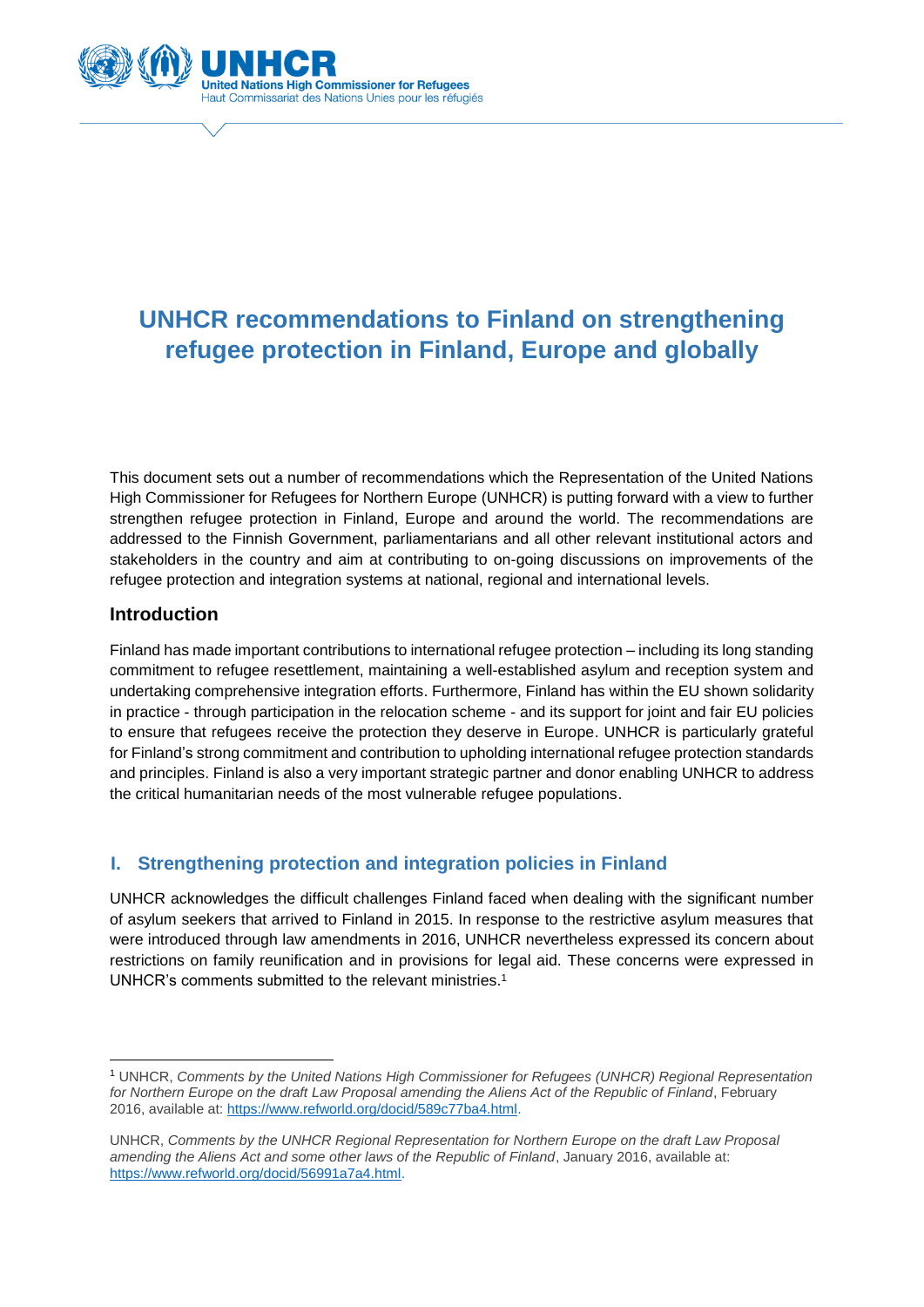

## **Quality asylum and reception system**

Overall, Finland has a well-established asylum and reception system, which guarantees the right for individuals to apply for asylum in the country and to have their asylum application processed individually in a fair and efficient asylum procedure.

UNHCR would recommend that the Parliament and the Government continue to ensure a sufficient allocation of resources to allow the Finnish Immigration Service to further strengthen the quality of the asylum decision making process and to support the important role performed by the Administrative Courts, thus ensuring the quality and efficiency of the Finnish asylum system.

UNHCR considers that investing in the first instance procedure, including through quality management and provision of free legal aid early in the process, will enhance the quality and timeliness of asylum decisions, which then are less likely to be overturned at second instance and may also reduce the number of appeals. This would in turn reduce the cost of reception conditions, thus saving resources and produce more efficient and fairer decisions for asylum-seekers.

UNHCR stands ready to continue to provide its support to the Finnish Migration Service in its work on quality assurance and fulfilling Finland's international obligations.

#### **Legal aid**

In UNHCR's view, the right to legal assistance and representation is an essential procedural safeguard. Asylum-seekers are often unable to articulate cogently the elements relevant to an asylum claim without the assistance of a qualified counsellor, as they are not sufficiently familiar with the precise grounds for the recognition of refugee status and the legal system of a foreign country. Quality legal assistance and representation is moreover in the interest of States, as it can help to ensure that international protection needs are identified accurately and early. The efficiency of first instance procedures is thereby improved.

In UNHCR's view, free legal assistance should be provided to applicants already in the first instance of the asylum procedure, ideally encompassing the preparation of procedural documents, and legal representation in the personal interview. This view is in line with the findings of the study on the legal aid system commissioned by the Ministry of Justice and published in December 2018. 2

## **Family reunion**

UNHCR strongly believes that a supported and well-managed access to family reunion enables many women and children to safely access protection. Family reunion is also a strong element in support of successful integration strategies and programs as well as an important factor in reducing mental health issues among refugees.

During the last few years, refugees´ access to family reunification in Finland has become much more difficult due to the many practical obstacles which exist; high application fees, lengthy processing times, lack of access to visa-issuing Finnish Embassies, requirement of legal stay in the country where the application is being filed, as well as income requirements (if filed after three months from recognition). UNHCR is concerned that the many restrictions on access to family reunion lead to situations where especially women and children risk their lives and exposure to serious harm and risks by embarking on dangerous irregular travel routes. It is well known that the urge to reunite with family members is a key driver of irregular onward movements. This speaks to the need for effective family reunification arrangements, noting that constant worry about one's family who stayed behind has significant impact on the mental health of refugees in their everyday life.

**.** 

<sup>&</sup>lt;sup>2</sup> Turvapaikanhakijat oikeusavun asiakkaina, available at[: https://tietokayttoon.fi/julkaisu?pubid=28901.](https://tietokayttoon.fi/julkaisu?pubid=28901)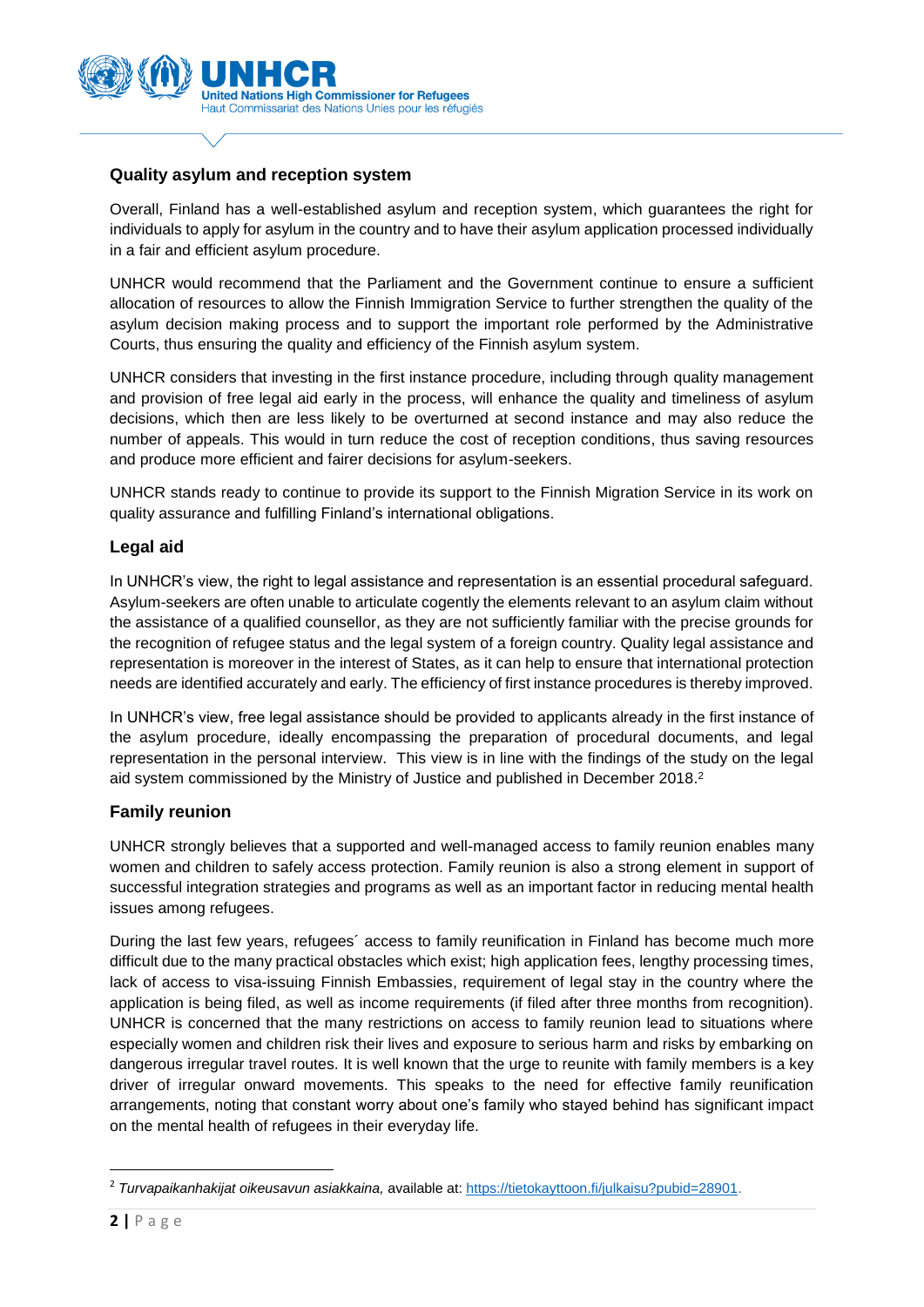

UNHCR is concerned about these developments and particularly about the fact that Finland's current legislation practically excludes beneficiaries of subsidiary protection from family reunification by conditioning it to strict income requirements from day one. While UNHCR acknowledges that EU legislation does not oblige States to grant beneficiaries of subsidiary protection the same rights, UNHCR would like to urge Finland to grant 1951 Convention refugees and beneficiaries of subsidiary protection equal access to effective family reunification. These two categories have the same protection needs, face the same integration opportunities and challenges, and also share similar return prospects. UNHCR therefore recommends that Finland only impose income requirements for persons with subsidiary protection status if the application is filed after three months, as is the case for refugees.

#### **Integration**

The importance of effective integration has been underlined by all political parties in Finland as a crucial area of focus. Fostering sustainable integration at the local level through social cohesion and equal opportunities is also a key objective of the Global Compact on Refugees (GCR). Integration requires appropriate investments of time and resources from States, local authorities, the private sector and civil society that all have a key role to play in supporting integration, in addition to the efforts required from refugees themselves. Additionally, intensifying joint efforts and increased focus on countering growing intolerance and xenophobia against asylum-seekers and refugees is required. UNHCR fully endorses the importance of integration policies with a holistic rights-based approach, based on which refugees gain access to education and labour markets, language training, civic orientation and social support as well as benefit from national services as a means to become self-reliant and contributing to local economies.

UNHCR thus recommends Finland to continue its work to ensure even more effective integration measures with a focus on labour market and social inclusion of refugees.

#### **Statelessness**

The Finnish Citizenship Act is in full compliance with the 1961 Convention on the Reduction of Statelessness (the 1961 Convention) by, inter alia, permitting children born in Finland who would be otherwise stateless to acquire Finnish nationality automatically by operation of law, which is a best practice. While statelessness may be accurately identified in the Finnish citizenship status determination procedure, the status of a stateless person as a form of international protection does not exist in Finnish legislation.

Therefore, UNHCR recommends Finland to establish a full-fledged statelessness determination procedure, including by introducing a statelessness-specific residence permit for those stateless persons who, due to their statelessness, have no country to return to, and who today receive a residence permit which does not correspond to their protection needs as a stateless person. Upon acceding to the 1954 Convention relating to the Status of Stateless Persons (1954 Convention) in 1968, Finland made several reservations to the Convention that may now have become outdated and obsolete due to subsequent developments in Finnish legislation and policies. UNHCR therefore recommends Finland to consider to review its reservations to the 1954 Convention with a view to withdrawing them.

In October 2019 UNHCR will convene a High-Level Event on Statelessness to mark the mid-point of the #IBelong Campaign to End Statelessness by 2024. The event will provide an opportunity to showcase the meaningful contributions to end statelessness made by Finland and to make pledges to commit to address the outstanding issues with regard to statelessness in Finland.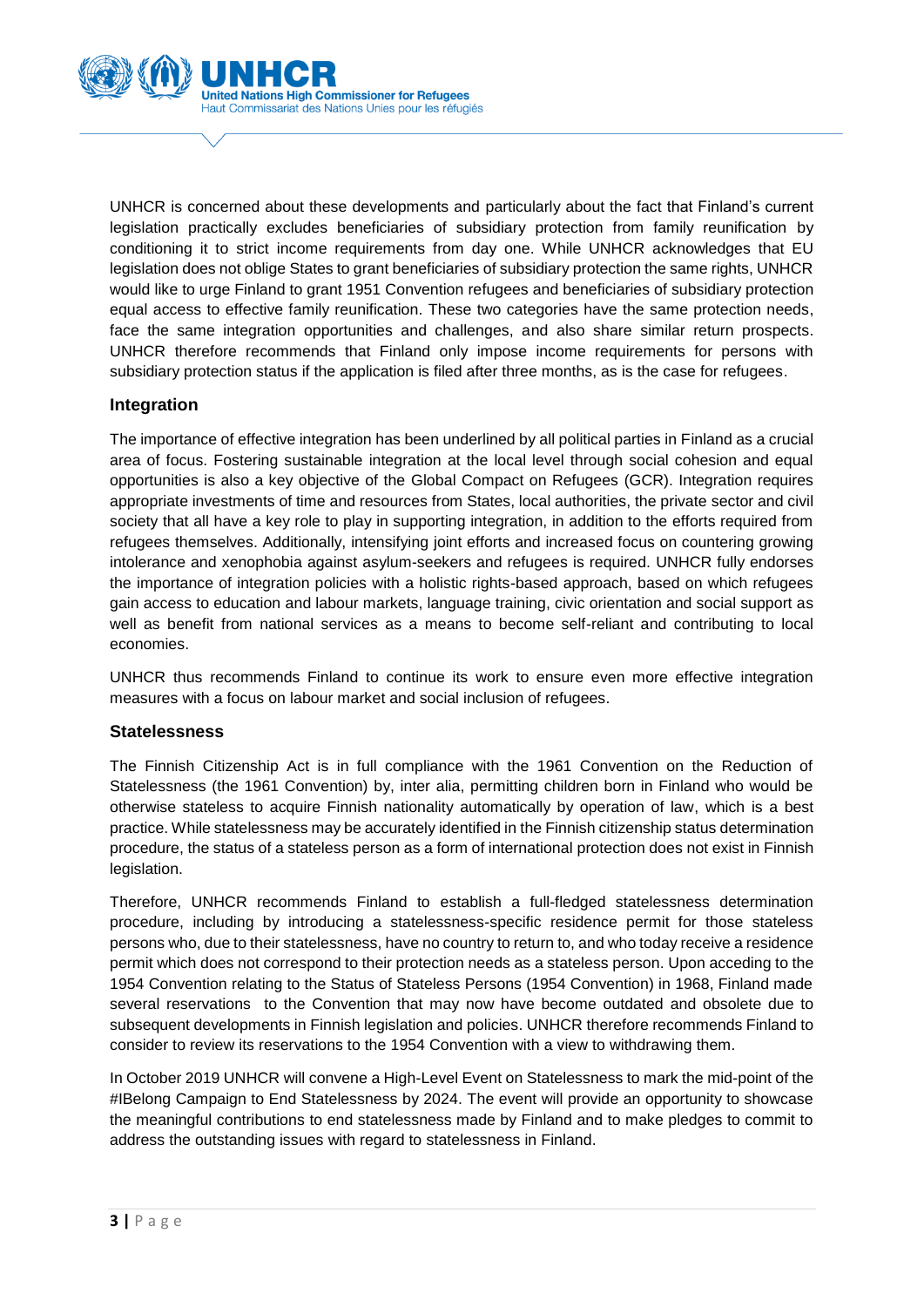

For improved refugee protection and integration, UNHCR recommends Finland to:

- 1. Ensure the **quality and efficiency** of the Finnish asylum procedure, including by safeguarding the resources of the Finnish Immigration Service and the Administrative Courts, and continued commitment to quality decision making;
- 2. Revise the **restrictions on legal aid** in the first instance to ensure access to quality legal counselling and the effectiveness of the asylum procedure;
- 3. Provide **equal access to family reunification** for refugees and beneficiaries of subsidiary protection and revise resource requirements;
- 4. Continue working towards an **effective integration system**, with a particular focus on labour market inclusion of refugees; and
- 5. Introduce a **statelessness determination procedure** including the granting of a formal status, and lift reservations to the 1954 Convention relating to the status of stateless persons.

# **II. Finnish engagement in strengthening the EU refugee protection regime**

UNHCR commends Finland's commitment to ensure that the reform of the Common European Asylum System (CEAS) is based on international standards. With the upcoming Finnish presidency of the European Union (EU), Finland assumes an important role where it will be well placed to advocate for greater solidarity and joint and fair EU solutions. During its Presidency, Finland will have the challenging responsibility of advancing work on EU asylum policies following the European Parliament elections in May 2019. While more remains to be done both in the EU itself and through the EU's engagement outside of its borders, the Global Compact on Refugees (GCR) will provide a new momentum to protect refugees better through enhanced responsibility-sharing in the EU and globally.

UNHCR urges Finland to continue to advocate for human rights, democracy and solutions as fundamental for underpinning a unified European migration policy and coordinated response. This would be the most effective and humanitarian way of reaching a sustainable solution to the unequal distribution of refugees in Europe. UNHCR considers that it is vital that the EU continues to pursue key improvements to the EU asylum rules. Despite some progress on the reform of the CEAS, a significant breakthrough on EU solidarity is still urgently needed as exemplified by recent efforts to identify safe ports for the disembarkation of refugees and migrants rescued in the Mediterranean. The establishment of an intra-EU solidarity mechanism, as well as fair and effective asylum procedures in EU Member States are necessary, as well as working towards finding a long-term arrangement for the situation in the Mediterranean with predictable disembarkation arrangements.<sup>34</sup>

<sup>1</sup> <sup>3</sup> See the UNHCR recommendations to the Romanian presidency of the Council of the European Union: [https://www.refworld.org/docid/5c1b68684.html.](https://www.refworld.org/docid/5c1b68684.html)

<sup>4</sup> Proposal for a regional cooperative arrangement ensuring predictable disembarkation and subsequent processing of persons rescued-at-sea: [http://www.unhcr.org/5b35e60f4.](http://www.unhcr.org/5b35e60f4)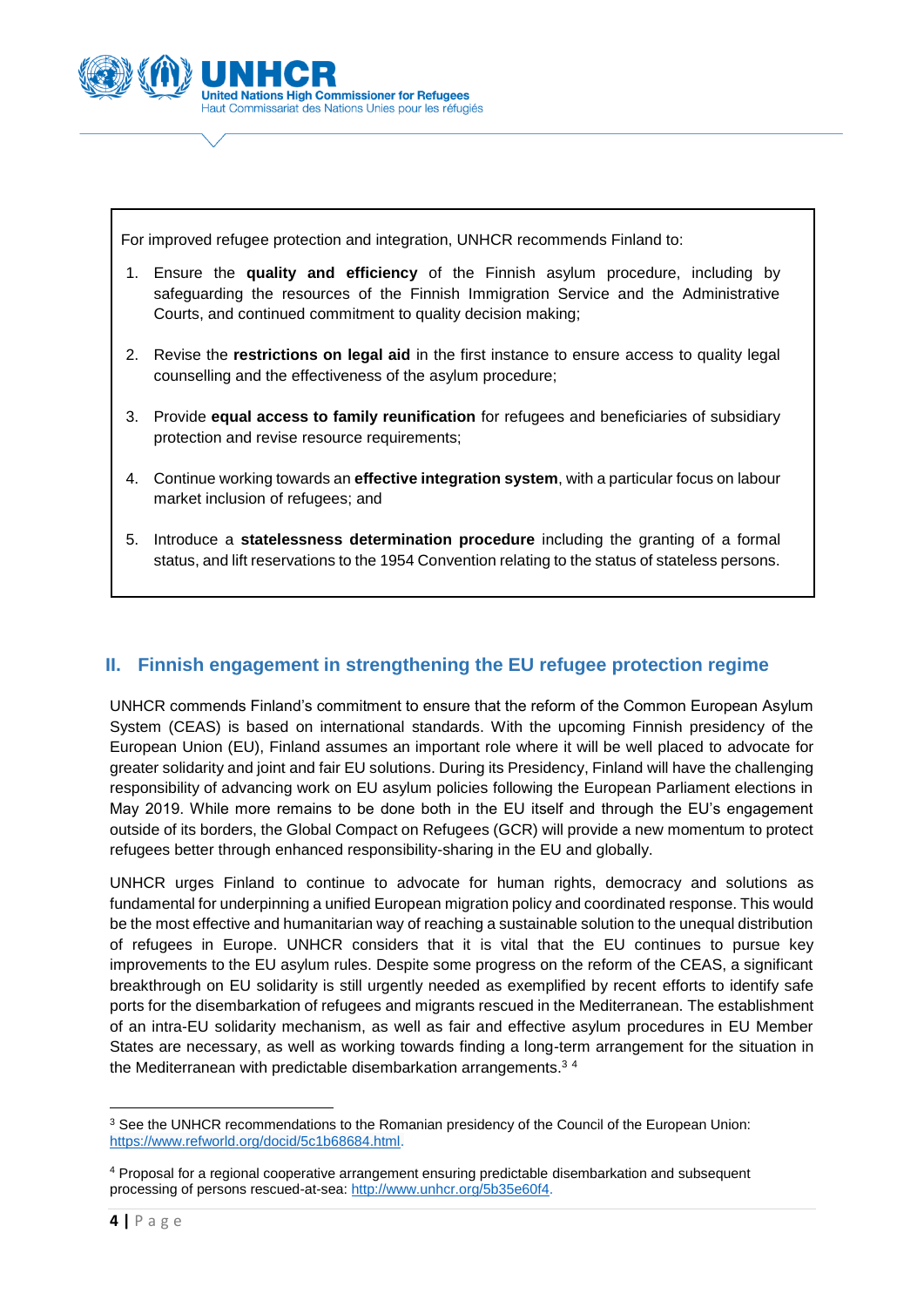

Internal EU solidarity must also be accompanied by continued access for people to the EU's asylum procedures, rather than shifting protection responsibilities and externalizing asylum processing to non-EU countries. UNHCR therefore encourages Finland to further emphasize effective access to EU territory, to fair and effective asylum procedures and to provide swift access to safety for those in need of international protection, including finding a long-term predictable solution for disembarkation arrangements as well as ensuring timely returns for those who are not in need of international protection.

Further, in the spirit of the GCR, it is important to reinforce the EU's external engagement, including in its neighbourhood with a view to expanding the protection space globally. This will include fostering preparedness, establishing and strengthening relevant asylum institutions and procedures, access to rights and services, integration in host communities, and identifying, registering and protecting stateless people.

To contribute to an effective EU protection regime, UNHCR recommends Finland to:

- 1. Support the development of a **Common European Asylum System** built on international protection standards and practices, including access to protection in the EU;
- 2. Support the establishment of an effective mechanism to facilitate **greater intra-EU solidarity** and responsibility sharing to support EU MS receiving a disproportionate number of asylum claims;
- 3. Participate in developing a **regional mechanism in the Mediterranean for disembarkation** and processing of persons rescued at sea, including solidarity measures across the region; and
- 4. Promote EU cooperation with countries of origin and transit to **expand the global protection space** for persons in need of international protection.

# **III. Finnish engagement in strengthening the global commitment for the protection of refugees**

## **Global Refugee Compact**

As mass displacement across the world continues to grow, it is usually low- and middle-income countries that shoulder much of the responsibility for refugees. Nine out of ten people flee within their own country, or to a neighboring country, with 85% of the world's refugees being hosted in developing regions.<sup>5</sup>

Contrary to what is often portrayed, the majority of persons forced to flee from their homes actually stay in their own or flee to the immediate neighbouring country, and not to Europe. While fewer people are coming to Europe, too many are still tragically dying at sea trying to reach safety. Pushbacks and abuses at land borders also continue, meaning many people cannot access Europe to seek protection. Meanwhile, the world's response to large-scale movements remains inadequate and underfunded leaving many refugees with a very uncertain future**.** 

**<sup>.</sup>** <sup>5</sup> UNHCR Global Trends 2017[, www.unhcr.org/globaltrends2017/.](http://www.unhcr.org/globaltrends2017/)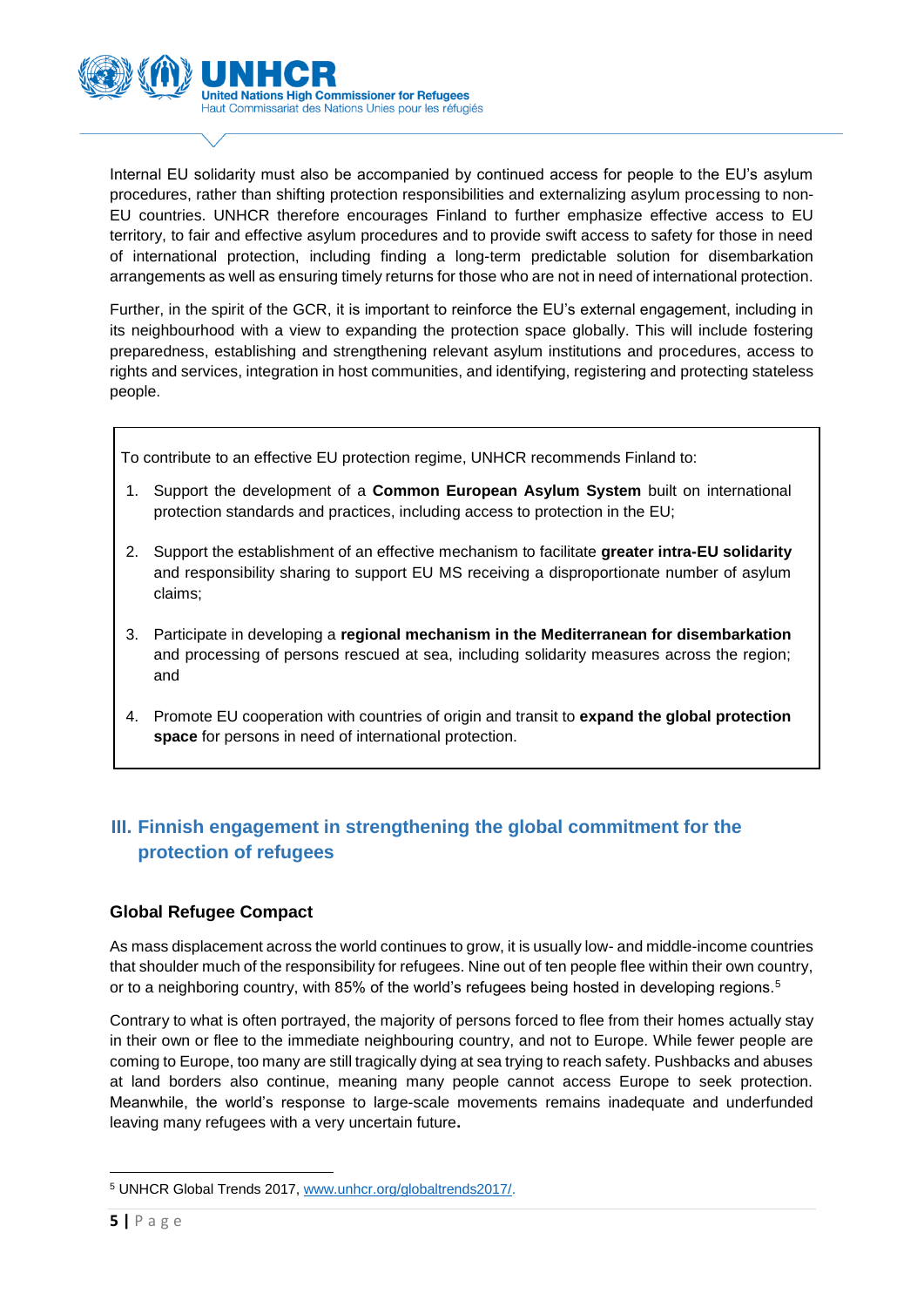

The Global Compact on Refugees (GCR), adopted in December 2018, establishes the architecture for a stronger, more predictable and more equitable international response to large refugee situations. Although not legally binding, it guides the international community as a whole in supporting refugees and countries and communities hosting large numbers through the mobilization of political will, a broadening of the base of support, and the activation of arrangements for more equitable and predictable burden- and responsibility-sharing. The GCR calls for a number of arrangements, both at the global and national level, to translate the principle of international solidarity into concrete action. Chief among them is the organization of a Global Refugee Forum held every four years at ministerial level. The first Global Refugee Forum will be convened on 17 and 18 December 2019.

UNHCR appreciates Finland's commitment to the GCR and encourages further active engagement from the government and concerned stakeholders for its continued work and implementation. Finland can play a leading role in the effective implementation of the GCR through promoting collective, concerted and comprehensive action in support of refugees in Europe and abroad, in line with its founding values and principles and by making concrete contributions and pledges towards the four objectives of the GCR: i) ease pressures on host countries, ii) enhance refugee self-reliance, iii) expand access to third country solutions, and iv) support conditions in countries of origin for return in safety and dignity.

#### **Resettlement**

Current global forced displacement remains at unprecedented levels. With opportunities for voluntary repatriation and local integration of refugees in the current global landscape increasingly limited, resettlement is becoming an even more important tool for protection and for finding solutions for some of the world's most vulnerable refugees.

Against the backdrop of a global decrease in the number of available resettlement places and high resettlement needs, and in pursuit of the objectives of the GCR, Finland, and other States, can demonstrate their commitment to global solidarity and responsibility sharing with States hosting large numbers of refugees, by expanding resettlement programs and the range of legal pathways for refugees, which will also help to combat the business model of human smuggling and trafficking networks.

UNHCR has a long-standing partnership with Finland on resettlement. Thousands of refugees, including many women and children, have been able to find safety and restart their lives through the Finnish resettlement programme. UNHCR therefore looks forward to sustained cooperation with Finland in working together to find solutions for refugees both in Europe and globally, through increased resettlement and in seeking other alternative pathways for admission, such as private or communitybased sponsorship programs, work and study visas for refugees, which could form one of the important contributions Finland can make to support a successful implementation of the GCR.

## **Finland´s political and financial support to international refugee situations**

UNHCR appreciates Finland's role in international crisis management, including mediation and peace keeping. UNHCR also wishes to highlight Finland's steadfast commitment to multilateralism and support for the UN. Finland's humanitarian policy supports protection of vulnerable groups in displacement, including vulnerable girls/women, SGBV victims and persons with disabilities. Finland also plays an important role with its support for the humanitarian – development nexus including exploring opportunities for targeting development programs in large refugee-receiving countries to meet the needs of both host communities and refugees.